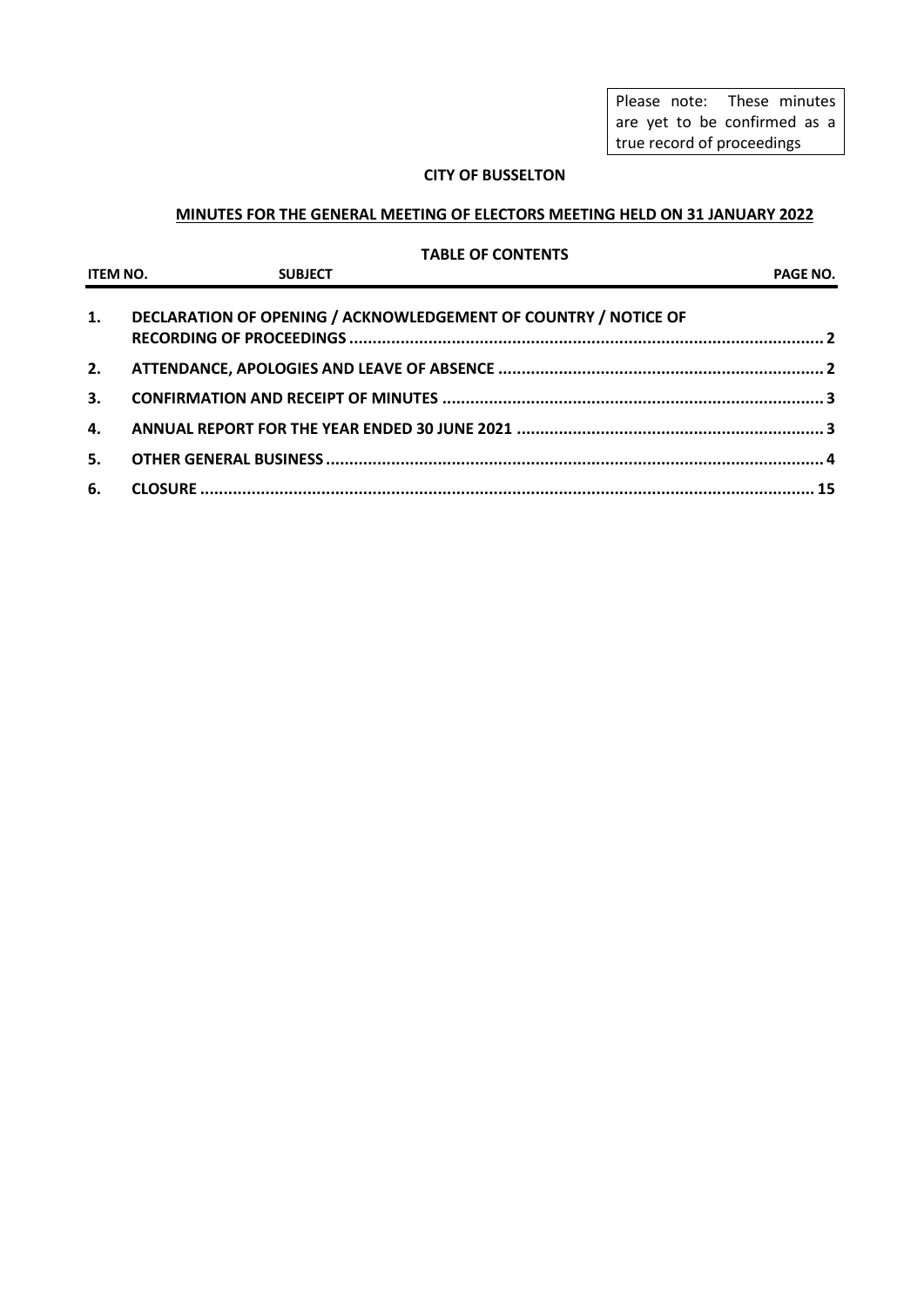# **MINUTES**

## **MINUTES OF GENERAL MEETING OF ELECTORS HELD IN THE UNDALUP ROOM, ADMINISTRATION BUILDING, SOUTHERN DRIVE, BUSSELTON, ON 31 JANUARY 2022 AT 5.30PM.**

## <span id="page-1-0"></span>**1. DECLARATION OF OPENING / ACKNOWLEDGEMENT OF COUNTRY / NOTICE OF RECORDING OF PROCEEDINGS**

The Presiding Member opened the meeting at 5.32pm.

The Presiding Member noted this meeting is held on the lands of the Wadandi people and acknowledged them as Traditional Owners, paying respect to their Elders, past and present, and emerging.

### <span id="page-1-1"></span>**2. ATTENDANCE, APOLOGIES AND LEAVE OF ABSENCE**

Cr Grant Henley Mayor Cr Paul Carter Deputy Mayor Cr Ross Paine Cr Kate Cox Cr Phill Cronin Cr Anne Ryan Cr Mikayla Love Cr Sue Riccelli

### **Officers**

Mrs Naomi Searle, A/Chief Executive Officer Ms Sarah Pierson, A/Director Finance and Corporate Services Mr Oliver Darby, Director Engineering and Works Services Mr Paul Needham, Director Planning and Development Services Mr Paul Sheridan, Manager Financial Services Mrs Emma Heys, Governance Coordinator

## Apologies:

Cr Jodie Richards Mr Mike Archer, Chief Executive Officer Mr Tony Nottle, Director Finance and Corporate Services

Approved Leave of Absence:

Nil

Public:

27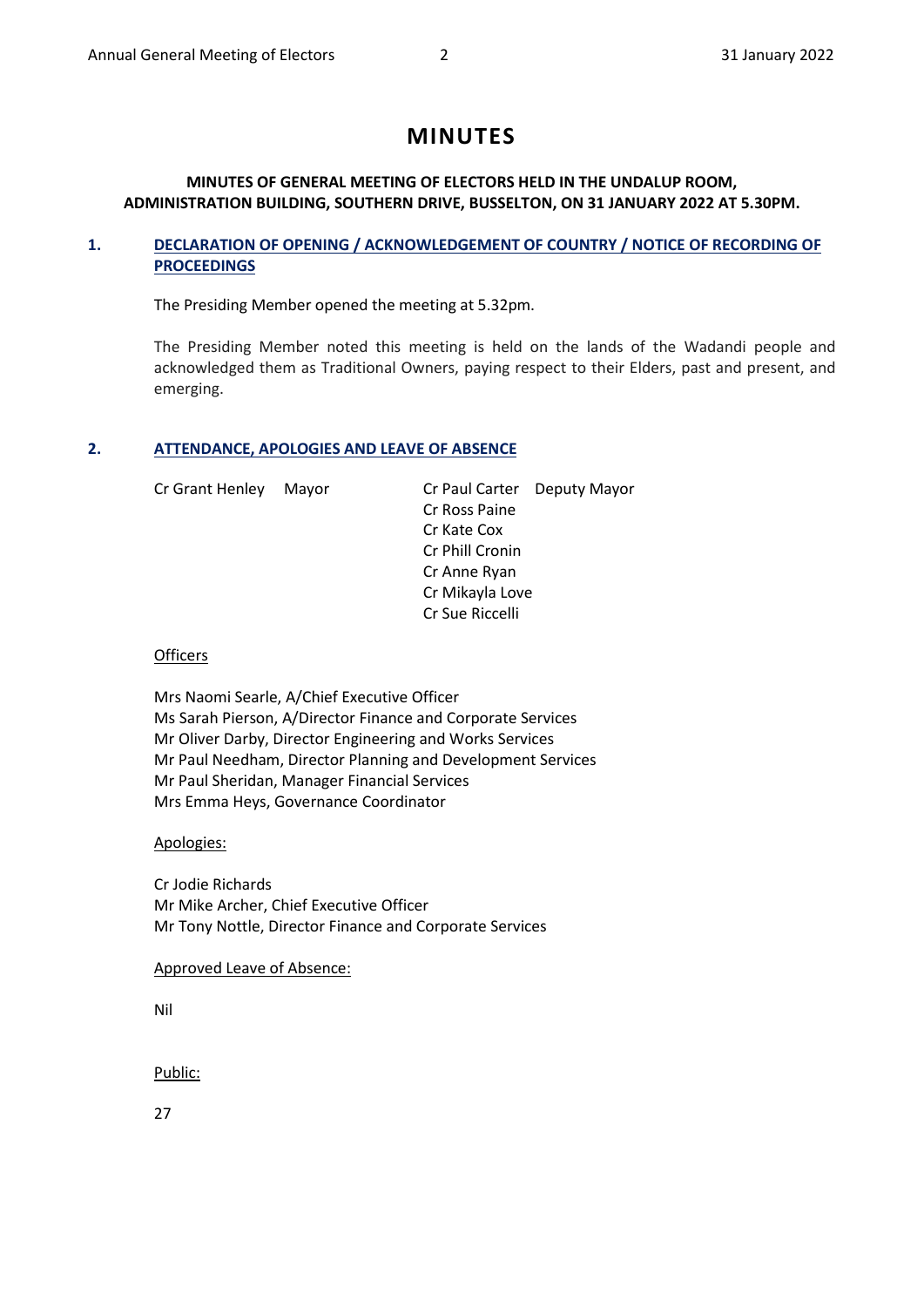### <span id="page-2-0"></span>**3. CONFIRMATION AND RECEIPT OF MINUTES**

3.1 Minutes of the General Electors Meeting held 8 February 2021

**RESOLUTION**

**C2201/013** Moved Mr Tom Tuffin, seconded Mr Terry Best

**That the Minutes of the General Electors Meeting held 8 February 2021 be received by Electors.**

**CARRIED**

### <span id="page-2-1"></span>**4. ANNUAL REPORT FOR THE YEAR ENDED 30 JUNE 2021**

### 4.1 Mayors Presentation

The Mayor presented an overview of the City's achievements in the 2020/2021 financial year.

## 4.2 Receive the 2020-2021 Annual Report

**RESOLUTION**

**C2201/014** Moved Mr Thompson, seconded Mr Rob Griffiths

**That the City of Busselton 2020-2021 Annual Report be received by Electors.**

**CARRIED**

### 4.3 Receive the 2020-2021 Financial Report

| <b>RESOLUTION</b><br>C2201/015                                                | Moved Mr Tom Tuffin, seconded Mr Bryan O'Connor |                |  |  |  |  |  |  |
|-------------------------------------------------------------------------------|-------------------------------------------------|----------------|--|--|--|--|--|--|
| That the City of Busselton 2020-2021 Financial Report be received by Electors |                                                 |                |  |  |  |  |  |  |
|                                                                               |                                                 | <b>CARRIED</b> |  |  |  |  |  |  |

As the seconder of the motion to receive the 2020-2021 Financial Report, Mr Bryan O'Connor exercised his right to speak to the motion:

*Good evening and thanks for the opportunity. I would like to congratulate the City on the financial accounts before us. It's good to see you adopting all the new and revised Australian Accounting Standards. The changes you've made are clearly explained in the report, including prior year restatements. It's good to see that you addressed the independent auditors report prominently in the annual report. Well done on that.*

*You've responded positively to ratepayer concerns about negative comment in the independent, auditors reports, even though you have genuine misgivings about some aspects of the state government financial performance ratios.*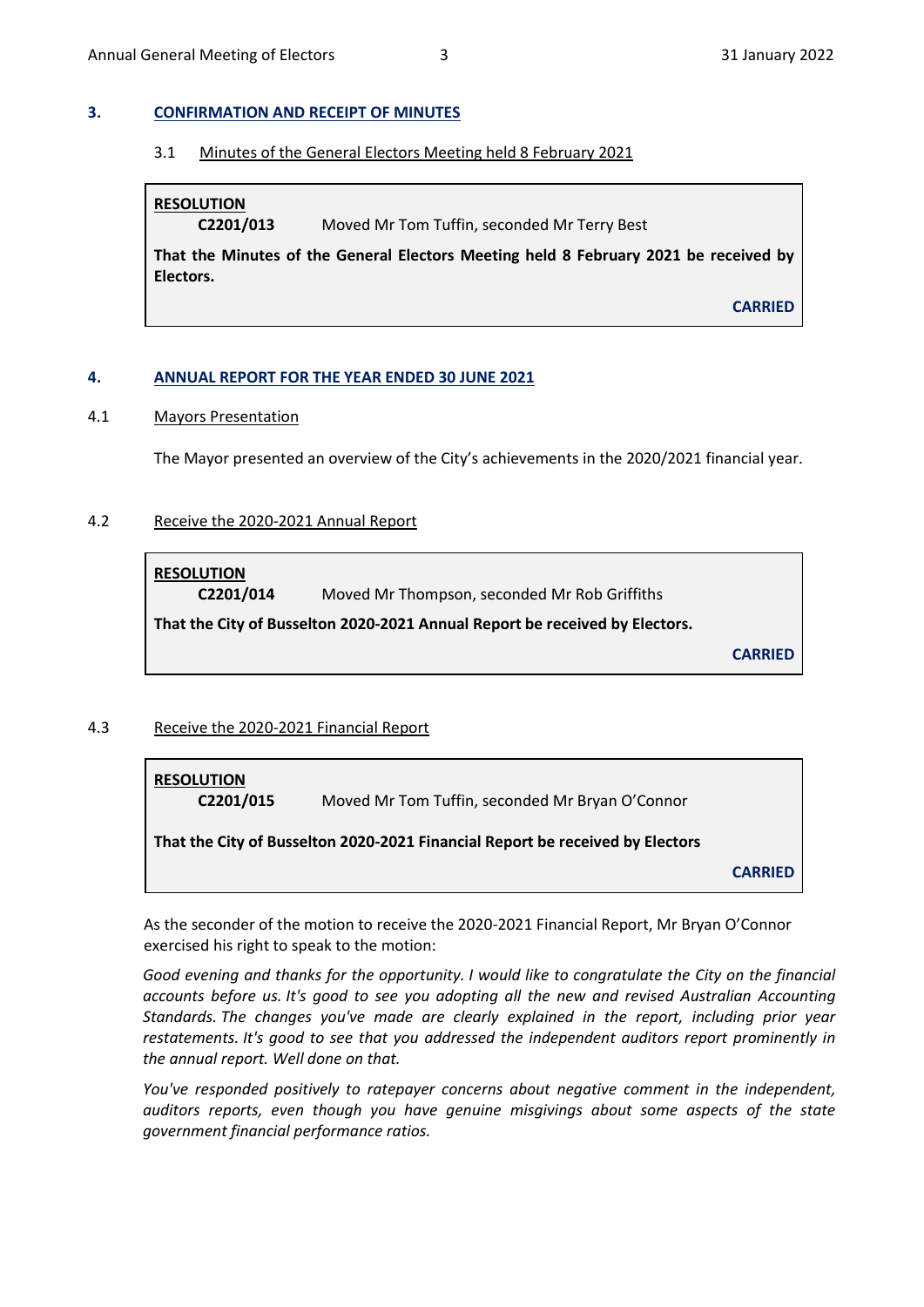*Reaching a financial health indicator of 80 without compromising your established procedures is a welcome achievement and is highly commendable in my opinion. The current ratio of short term liquidity was the only one missed, but by a margin that could reasonably be regarded as immaterial. And finally, I agree that the new financial sustainability plan should further strengthen financial decision making in the years ahead. My compliments to all concerned.*

## <span id="page-3-0"></span>**5. OTHER GENERAL BUSINESS**

### **Questions submitted prior to the meeting**

### Ms Jill Walsh

### **Question**

How much money has been allocated in this budget to the continuation of the Lower Vasse River clean up and when and where will that work start?

### **Response**

## **(Mr Paul Needham, Director Planning and Development Services)**

\$640,000 has been allocated in this year's budget for the Vasse River Restoration project, which is intended to be allocated to the sediment removal project. That project will occur in the section of the river between the Butter Factory and the Causeway Road Bridge and is expected to commence in March and be completed within seven weeks, after which will be a period of dewatering.

## Dr Andrew Dickie

## **Question**

How many registered short term accommodation properties does the City of Busselton have? (Air BnB). And how much money did that provide to the current budget

## **Response**

## **(Mr Paul Needham, Director Planning and Development Services)**

We would have around 750 properties that are registered and those properties pay a higher differential rate than other residential properties. It's a 10% higher differential rate that generated circa \$150,000 in additional income relative to what would occur with just the ordinary rates. There are also registration fee. The budget for this financial year for registration fees is around \$256,000. The renewals don't go out to the providers until April, so we don't know what the actual figures are going to be until we get towards the end of the financial year, but on the basis of applications coming through the system, we would expect that the registration fees will be a little bit higher than budget and that there will probably be more properties that would have the higher differential rate applied to them in the next financial year, but we don't interim rate on the basis of changes through the year.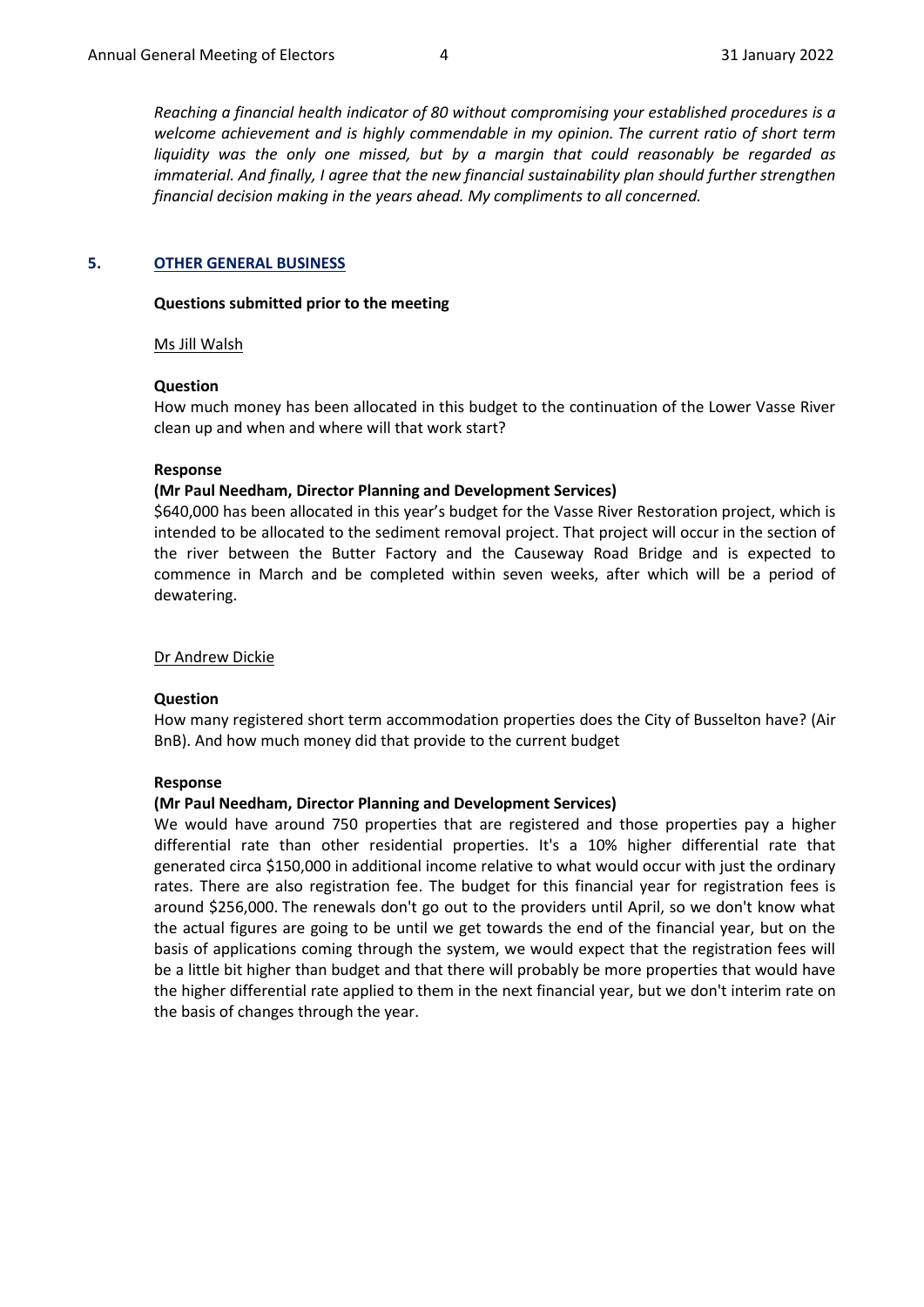### **Questions from Electors present at the meeting**

### Mr Keith Sims

### **Question**

The Planning Department is currently reviewing the short term holiday home rules and must be close to resubmitting for Community comment, I also understand that WA government has presented to you their draft, with proposed changes to include changing from 24 hours to 12 hours for the manager to respond to neighborhood complaints and the manager needs to live within 30 minutes of the rental. My question is, why doesn't the City consider a rule of 30 minutes response time by the manager and a 24/7 hotline for complaints?

### **Response**

### **(Mayor Grant Henley)**

I've had quite a few conversations over the years with Councillors from other coastal councils around Australia, including Noosa and Byron Bay, which are similarly impacted communities with commercial holiday homes, especially in their residential areas. I do note in Noosa, the 30 minute response time by a manager is to answer the phone and make contact with the guests, not to attend in person and there's a subsequent period of time which is longer than 30 minutes to attend in person.

### **Response**

### **(Mr Paul Needham, Director Planning and Development Services)**

There is a report on the current Council agenda which is asking the Council to determine the terms of our submission to the state review, and there are aspects of that we're quite concerned about that would undercut some of our existing regulation in terms of the response time etc.

Council has certain powers to prepare local laws, but those local laws are vetted by a parliamentary committee, and they will only approve local laws that they consider reasonable. The 24 hours was inserted, nearly ten years ago on the basis that was what was considered to be reasonable.

One of the things that's in the package of reforms that the Council supported going out for consultation on last year was requiring signage to be placed at properties and a registration number to be displayed on the sign, which could make the resolution of compliance simpler.

### **Question**

In regards to the Art Geo Gallery, what is the cost to the City of preparing the building for lease as a bar. How long after the building is made available for lease, will a development application be available for community consultation?

### **Response**

### **(Mrs Naomi Searle, Director Community and Commercial Services)**

We would go out to expression of interest and seek proponents to make a submission on how they would contribute towards the upgrade of the building. Once the Council has determined who the preferred proponent would be, then the development application process would proceed.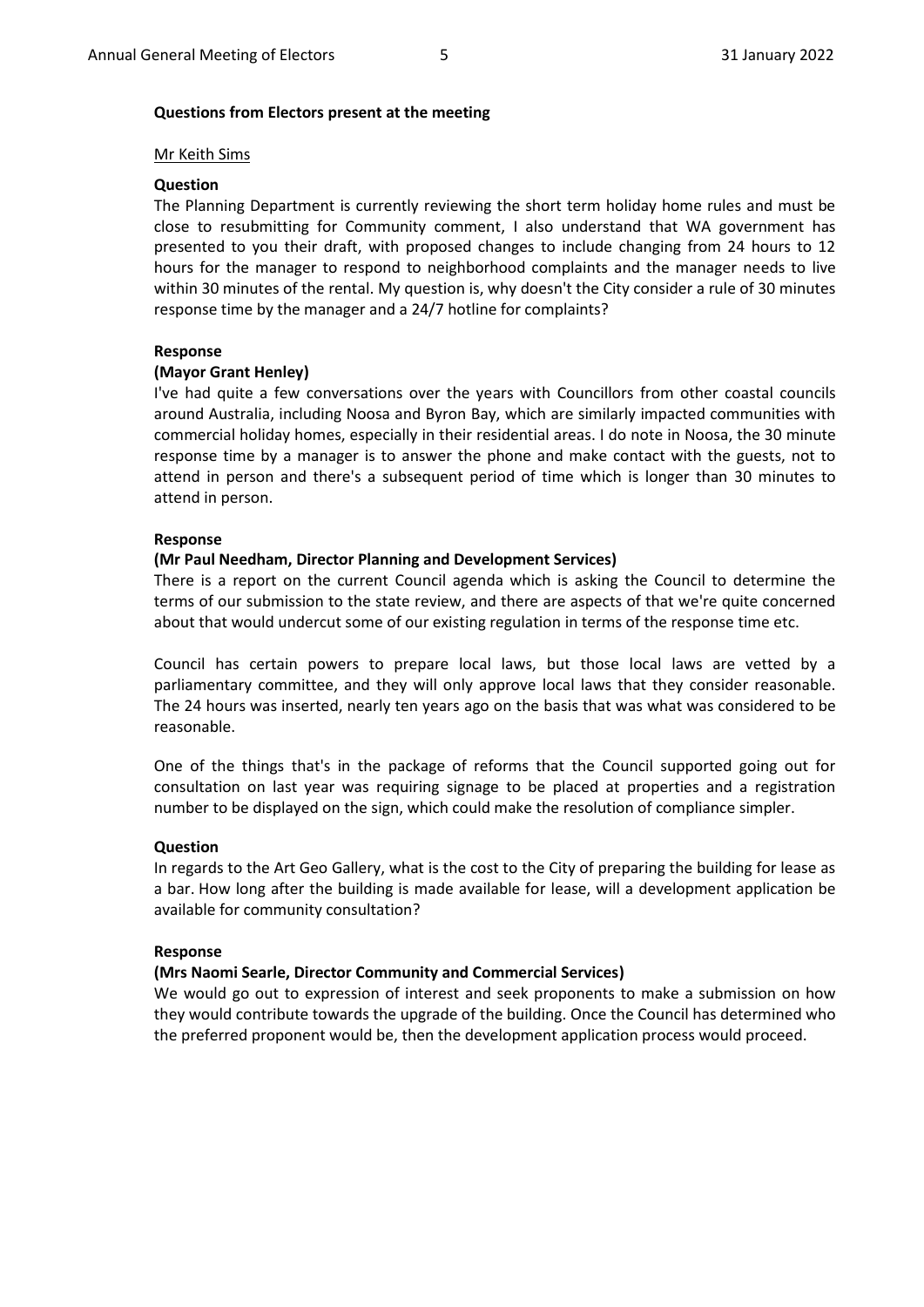### Mr Rob Griffiths

#### **Question**

In regards to the article in the West Australian about Ngilgi Cave being located in Margaret River, will we correct them?

#### **Response**

#### **(Mayor Grant Henley)**

I spoke with MRTBA who run Ngilgi cave, about the article and they said they had nothing to do with the promotion and if a commercial operator [Bunker Bay) chooses to describe themselves as being in the South West or Margaret River Region or anywhere else, we cannot compel them otherwise. However the City's promotion is all about the City of Busselton and the settlements within that.

### **Question**

The current location of the Busselton visitors centre prohibits caravans from pulling up in close proximity. I believe the Council should investigate the possibility of building a tourist bureau near the football oval in Bovell, where a big sign can be erected, to allow caravans to pull up and find out what's going on in our town.

I would ask Council to consider very, very strongly the re-establishment of the Busselton Tourist Bureau. If I could have that recorded to happen at Council.

#### **Response**

### **(Mayor Grant Henley)**

We do provide assistance to the regional tourism organisation who operate with significantly increased visitation at the foreshore visitors center, after they had to close the in person visitors center at Augusta, and are also looking at the viability of continuing the Dunsborough visitors centre.

As we all know, it's an extremely digital world that we live in and most people's travel arrangements now are done well in advance of arriving in a town or city. However, I believe that we should have better information to attract people into Busselton at the entry to town and the area adjacent to Bovell lends itself to this with the existing pull off area, the information signage that's there and also the large billboard.

#### **Question**

As you travel out to Port Geographe, there is a sign in a paddock that looks like a small billboard. As a kid I was told it was a bombing site. I'm asking Council to speak to the RSL about removing it from the side of the road, bringing it into town and incorporating it at the RSL.

### **Response**

#### **(Mayor Grant Henley)**

Its not something I am aware of. I will ask City staff to do some research and come back to you.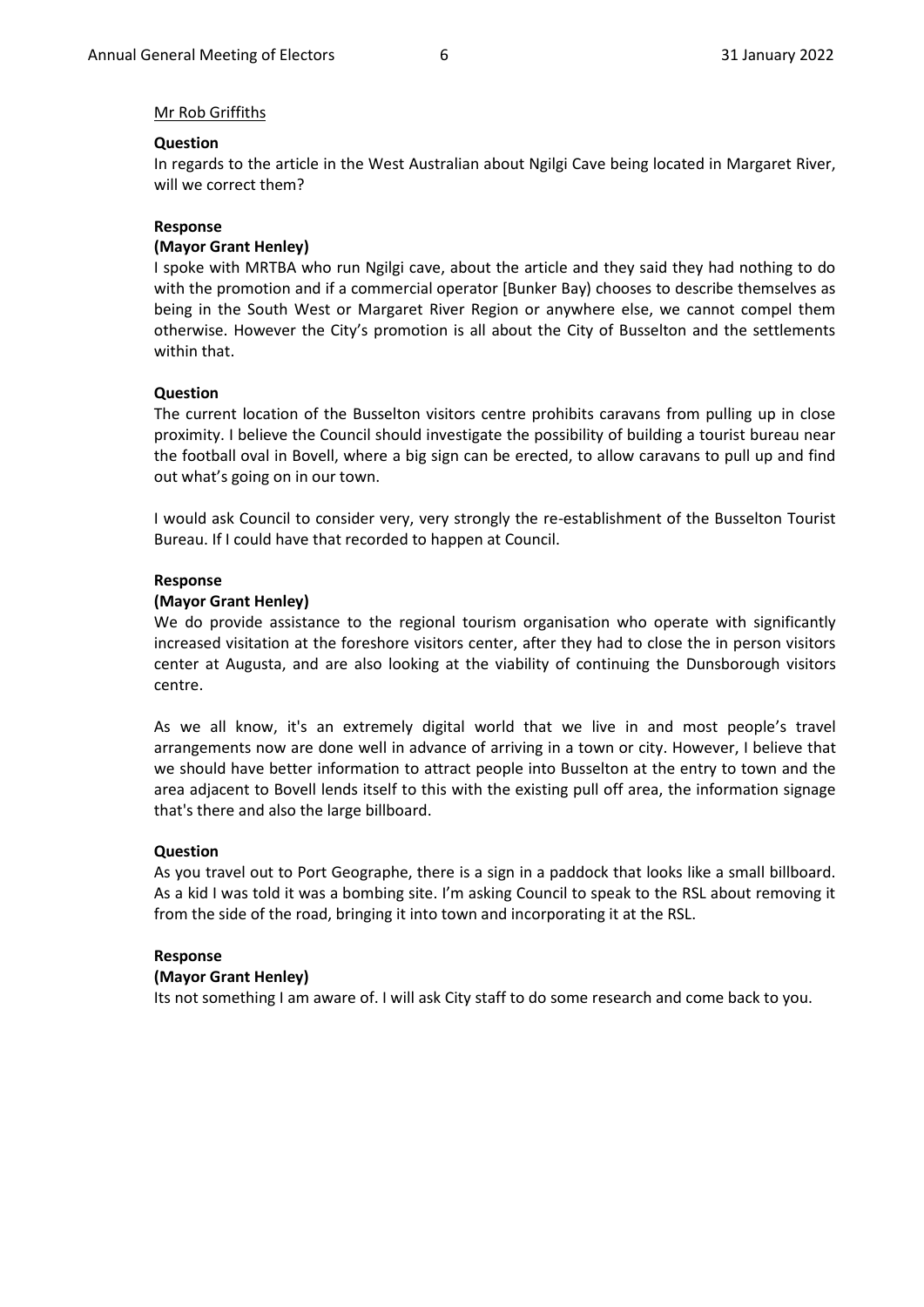## Ms Christina Newton

## **Question**

My name is Christina and I've noticed in the City Connect there is an application for street sweeping, rubbish collection and drain cleaning up and I was wondering, does this City have a noise management plan for this to be carried out as we are being woken by equipment.

### **Response**

### **(Mr Oliver Darby, Director Engineering and Works Services)**

The City does have noise management plans associated with the use of sweepers in certain areas. Sweepers can be used in areas where there's no residential properties and or there are certain times where they're excluded from those particular areas.

### **Question**

We can hear it from our house which is in a residential area.

### **Response**

### **(Mr Oliver Darby, Director Engineering and Works Services)**

In that instance I'd have to take that question on notice, however there are certain criteria where they can operate within a vicinity as long as it does not exceed the noise regulations.

### **Question**

The City has tested noise from one of these particular vans and it exceeded the Noise regulations on three different distances from the operation of this vehicle so we actually get woken up at 4:30am. How many complaints does the city actually have to receive before they actually take any action?

### **Response**

The city has received complaints with regards to this sweeper and I believe they've been actioned on every occasion. I'll take that on notice to confirm.

### Mr Sadler

### **Question**

I live on Gale Street and a lot of vehicles going along Busselton Highway near Red Rooster, turn right into the new shopping centre by going around the wrong side of the island and turning right through the Harvey Norman shop. It is very dangerous. Are there any plans by the City to put a roundabout in that area or traffic lights to stop this happening?

### **Response**

## **(Mr Oliver Darby, Director Engineering and Works Services)**

The movement that you've described is actually illegal and primarily it's a police action, but I'll take that on notice to have a look to see what improvement we can make in reducing that movement through traffic treatments.

In the long term, we're looking Bussell highway improvements at the Albert and Queen intersection, the Albert and West St intersection, and the whole length of the Bussell Highway through to Gale and High Street, etc.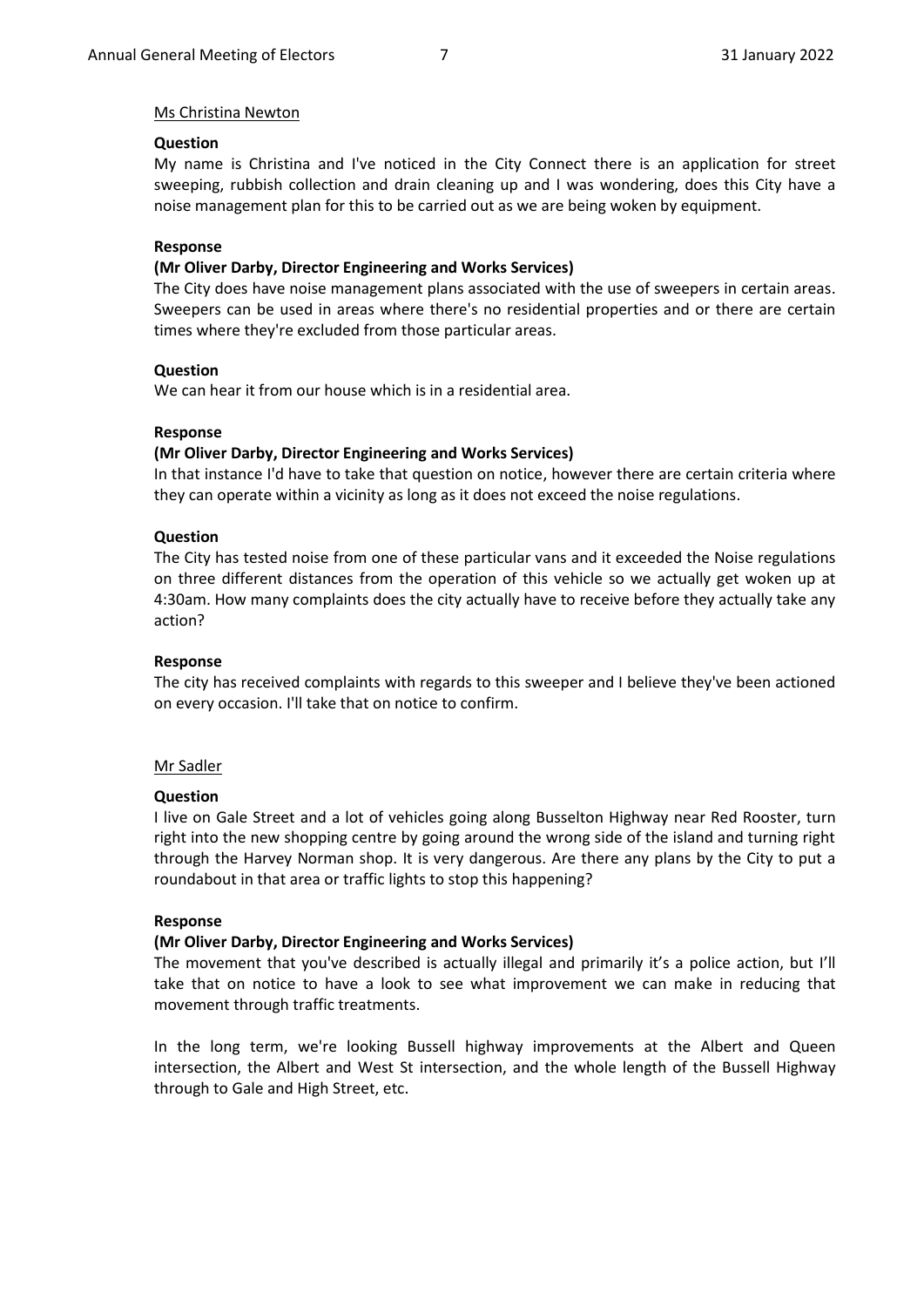### Ms Midge Avery

### **Question**

The City of Busselton has community housing. Does the City have plans to make more community housing available?

### **Response**

#### **(Ms Sarah Pierson, A/Director Finance and Corporate Services)**

The City manages 7 units, with more additional units also managed in joint venture with the Department of Housing. The City is not intending at this stage to provide any additional Community Housing as that is the extent of the portfolio.

### **Question**

So there is no help for the needy and those people that may need short term cheap rentals?

#### **Response**

### **(Ms Sarah Pierson, A/Director Finance and Corporate Services)**

The City does our best to offer as much of the service as we can within the assets that we've got currently, and we do have some waiting lists for those, which we work through those with the Department of Housing guidelines at this stage we don't have any additional Infrastructure that we're looking at.

### **Question**

Would the City consider allowing residents to have caravans or something similar parked in backyards for someone who cannot afford to live in a rental?

#### **Response**

#### **(Mr Paul Needham, Director Planning and Development Services)**

This is something that is regulated under State Regulations and in general, the City do not have the legal capacity to approve long term occupation of a caravan on a residential property.

#### **Question**

What is the maximum period of time then?

#### **Response**

#### **(Mr Paul Needham, Director Planning and Development Services)**

My understanding is up to a maximum of 30 days in any one year and beyond that it requires Ministerial approval.

#### **Question**

When will the proper toilets be built in Mitchell Park?

#### **Response**

### **(Mr Paul Needham, Director Planning and Development Services)**

As part of the Busselton Central Redevelopment, the developers will be providing toilet facilities and they will be made available to the public at any time that the centre is open, which will generally be until 11pm each day, and also the City can require them to be open a certain number of times per year for later, if we have events in the park etc.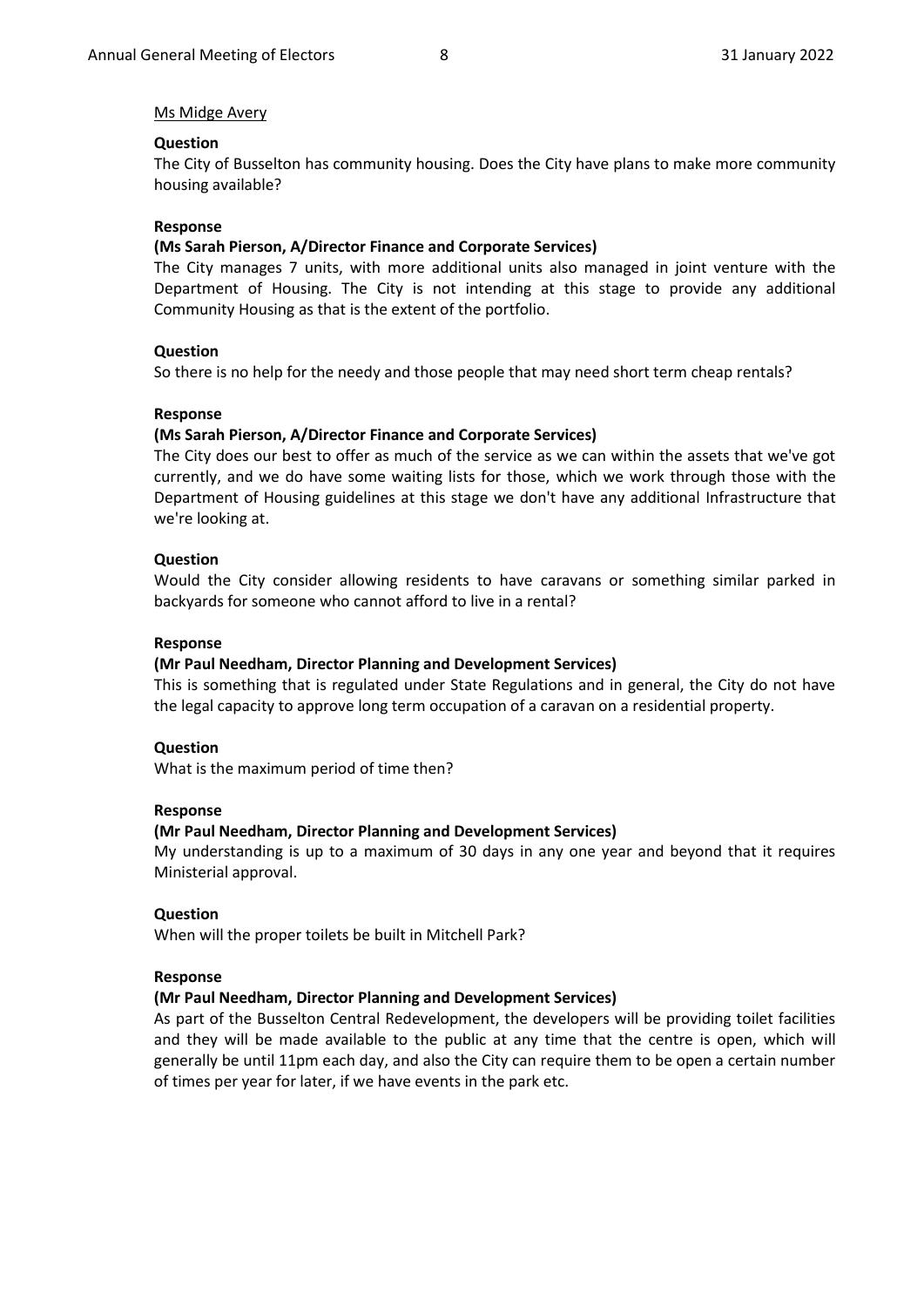### **Question**

Is there a deadline for the building of those new ablutions for the public?

### **Response**

### **(Mr Paul Needham, Director Planning and Development Services)**

No there is no deadline. The building of the ablutions is tied up with the construction of the redevelopment, however that construction is well under way.

### Mr Rob Mildwaters

### **Question**

Currently there is funding to work on an 800 meter section of the Lower Vasse River for approx. \$600,000. What funding avenues does the City have for the rest of the Lower Vasse River? What chances do we have to receive any more funding to work on the rest of the River to clean it up?

### **Response**

### **(Mayor Grant Henley)**

The City does not have capacity to work on 100% of the River in one year and there are not sufficient operators to do so.

### **Question**

Solaire has offered to fix all of the river.

### **Response**

### **(Mayor Grant Henley)**

Solaire did not submit a tender for works on the river.

## **Response**

### **(Councillor Sue Riccelli)**

As a member of the Lower Vasse River Management Group I can advise that Solaire had the opportunity to put in a tender for this recent sediment removal project, which was publically advertised for 5 weeks and they did not put in a tender. Had they put a tender in, they would have been considered like any other contractor and considered for the role.

To clean up the river will take several steps and processes and a long term plan. Each step and process cannot be carried out at the same time, as you cannot determine the success of each step or process before moving to the next step. And many different stages need to be done at different times of the year.

### **Question**

The section of the River you are dredging now has been dredged and it did not work before, why are we doing it there?

### **Response**

### **(Mayor Grant Henley)**

The City has money on the budget this year to do a stage, and we are also looking at extending that program into future years, both through our budget and through advocating and applying to the State Government. But there are logistics and there are availability issues the contractors who do this sort of work.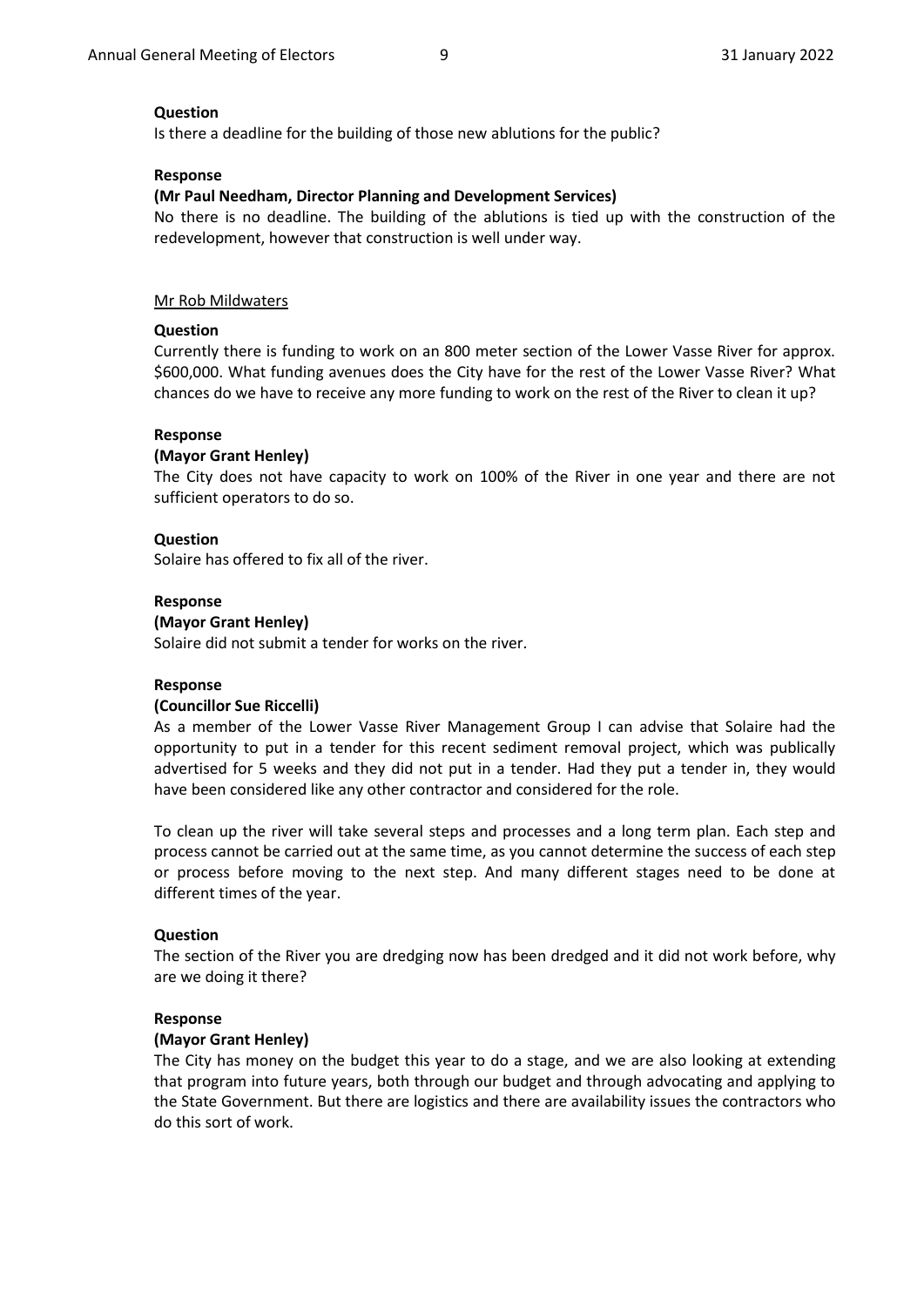### Mr Stuart Anderson

### **Question**

Why is the War Memorial going to be moved when there is a high majority of people do not want the memorial to be moved.

### **Response**

#### **(Mayor Grant Henley)**

Thank you for your question Mr Anderson and I'll make a impartiality declaration that I am a member of the Busselton sub branch of the RSL.

The memorial was built in that location in 1920, when it was a quiet paddock on the edge of town and a quiet and respectful place for people to commemorate occasions such as Anzac Day, Remembrance Day, and other commemorations.

The Busselton Sub Branch of the RSL and state branch of the RSL have been consistently consulted in this, and are desirous of both achieving funding and the delivery of a park in a location where services can be held where traffic isn't running 5 meters behind during a minute silence, which is extremely disrespectful.

We continue to work with the RSL to facilitate that work for grant funding and developing some plans. But there will be certainly some community consultation because it is an asset of the whole community, not just the RSL's.

### **Question**

So as I understand it, there's no roundabout plan there at the moment, so why move the memorial?

### **Response**

#### **(Mr Oliver Darby, Director Engineering and Works Services)**

We are beginning the modeling and assessment of the various different traffic treatments in that area. We are looking at the associated growth of the intersection and we will choose the appropriate future treatment that goes into that location.

#### Mr Don Evill

#### **Question**

Council policies are designed to provide a clear, unambiguous guideline and to provide continuity and a consistent point of accountability for council decisions. Is it your opinion that the City of Busselton have provided a clear and unambiguous guideline and a continuity and a consistent point of accountability in the decision to lease 30 car bays to the Hilton Hotel for their exclusive use for \$5000 a year, yet charge another business within the same precinct the amount of \$25,000 per year with no exclusive parking.

#### **Response**

#### **(Mayor Grant Henley)**

The policy you are talking about is a planning policy regarding the provision of car parking and the imposition of cash in lieu for non-delivery of car parking. There is flexibility around the delivery of car parking within our policy.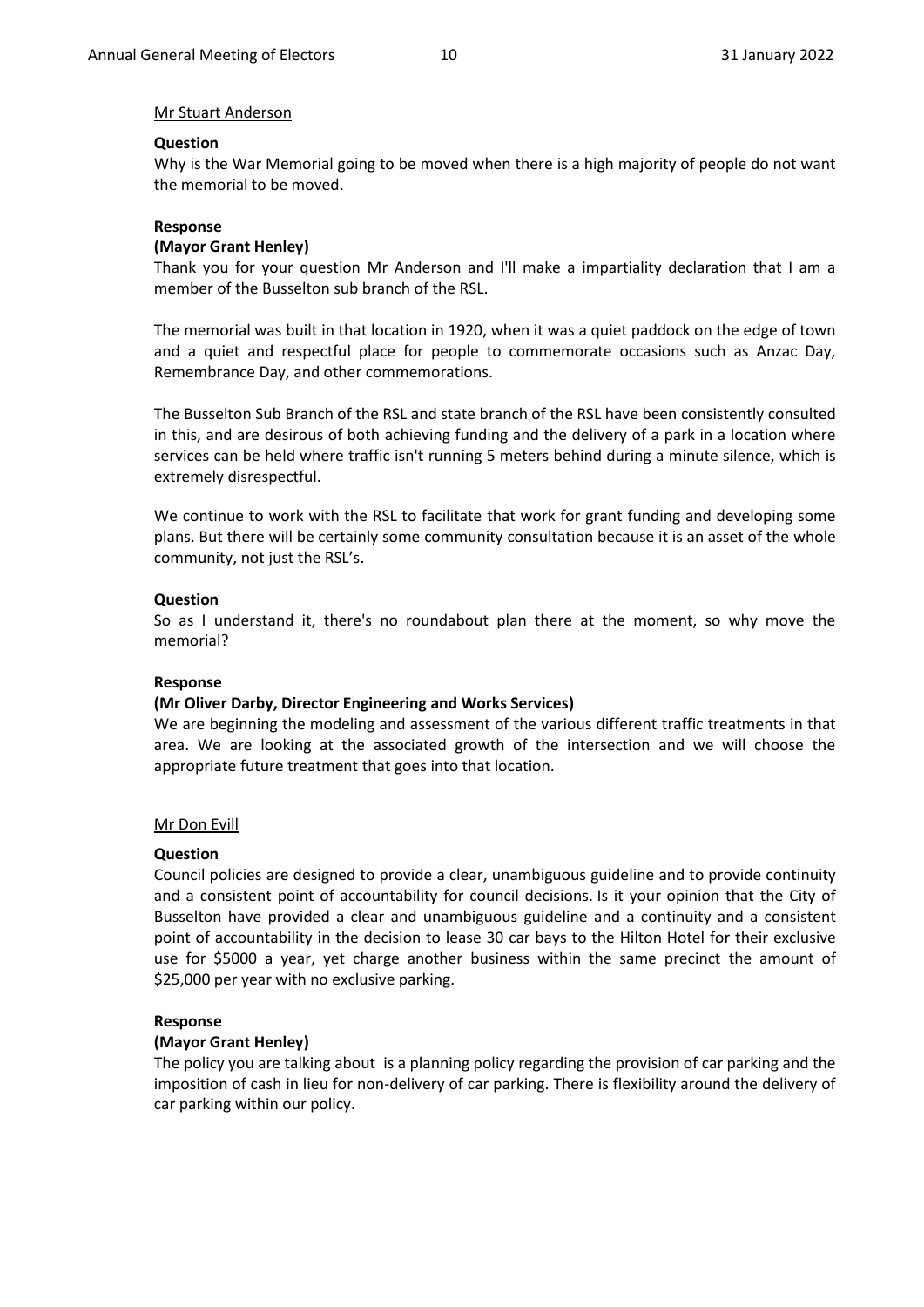As detailed in the annual report, we delivered an extra 176 car parking bays on the foreshore and they are provided for a mix of commercial and private use and public use. There are also contributions from businesses, some of those are an upfront lump sum contribution at the time of development and some of those are over a longer time, and some of those are through provision of parking by the developer.

The exclusive area that is leased by the hotel development is leased for \$5000 a year over the term of the lease of 60 years, which will return \$300,000 to the car parking reserve in the City of Busselton.

#### **Question**

It also states in the Policy that any hotel development must supply one car bay per room and the hotel is a 100 room hotel, and they are supply 30 bays.

#### **Response**

### **(Mayor Grant Henley)**

The development was approved by the Joint Development Assessment Panel who deemed that that was an adequate provision in the circumstances.

#### **Question**

Why is it such a differentiation between businesses?

#### **Response**

#### **(Ms Sarah Pierson, A/Director Finance and Corporate Services)**

The lease for the Hilton Hotel was a negotiated lease. The policy was simply used as a reference point.

The Hilton Hotel will bring in \$105,000 per annum in rent in total for the land and \$5000 per annum over the life of the term is approximately \$300,000. So it's not \$5000 per annum, it's \$300,000.

#### **Question**

Is it correct, as you confirmed last week that there will only be 30 car bays, no more priorities, for the hotel?

### **Response**

**(Ms Sarah Pierson, A/Director Finance and Corporate Services)** Yes, that is in the lease area.

### **Question**

In a statement that was put out by the Hilton chain on November the 3rd 2020, Senior Vice President of the Hilton Group, Gary Phillips made a statement about the signing of the Hilton Garden, and I quote "The hotel will be built in the center of a 38 hectare commercial cultural and public precinct taking advantage of the City's strategic investment, in the area and includes the new entertainment, arts, arts and cultural hub". How did the Hilton know that the entertainment arts and cultural hub was going to be built some 11 months, before the City of Busselton approved the project?

#### **Response**

#### **(Mayor Grant Henley)**

The City received federal funding for the project in May 2019, so there was a fair assumption that the project was going to be completed, although there was no requirement the under agreement.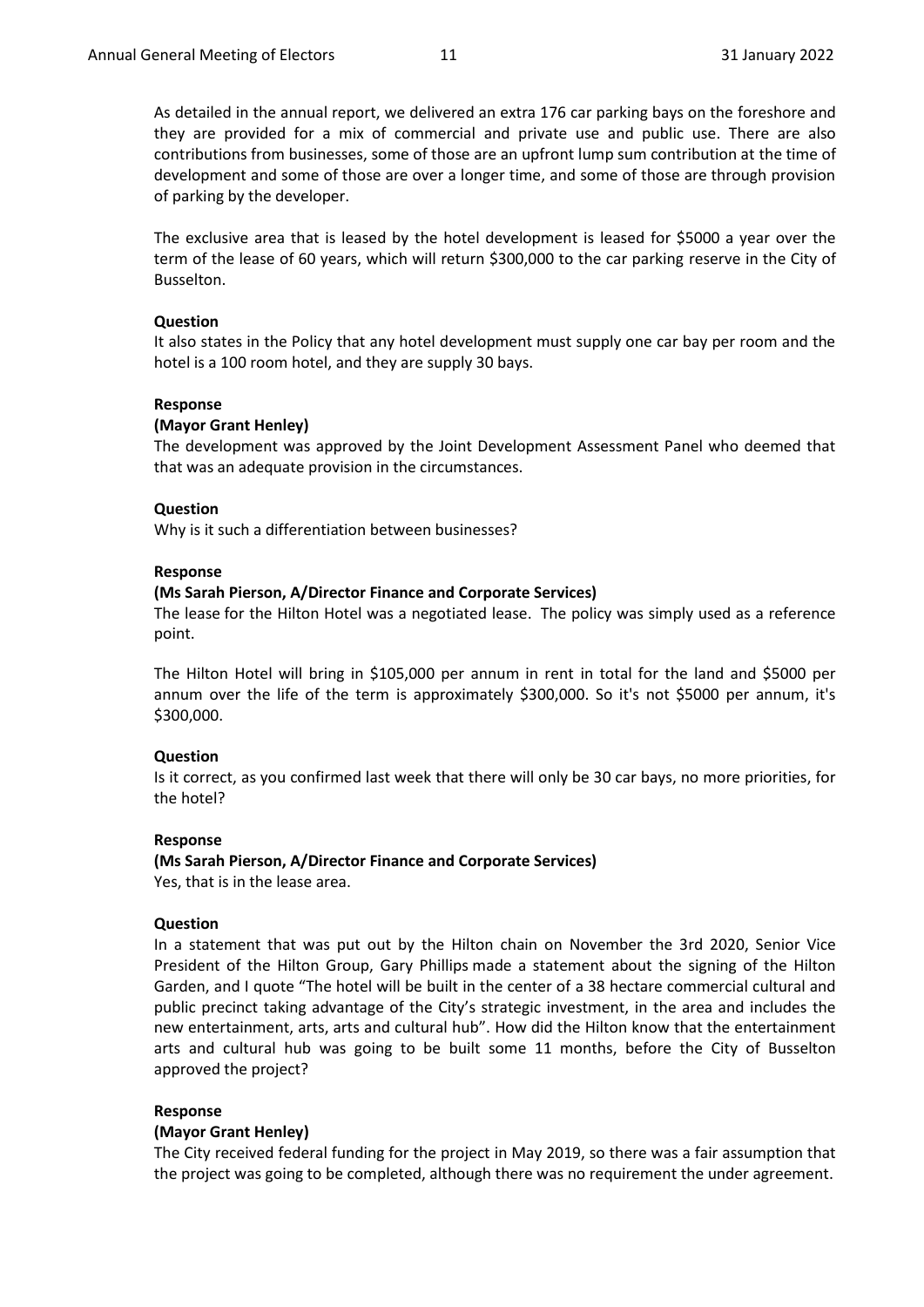### Dr Andrew Dickie

#### **Question**

My question to Cr Riccelli, do you recall the conversation at a meeting of the Lower Vasse River Management meeting, approximately 2 years ago, where there were formal and informal discussions, that Mr Needham told Solaire that they would never get work with the City of Busselton?

### **Response**

#### **(Cr Sue Riccelli)**

Yes, it was an informal conversation afterwards. I can't remember the exact wording, but it was something similar.

### **Question**

Given what you have just said, I would like to request then that Mr Paul Needham contact Jordan Parker from Solaire to let him know that he is very welcome to submit tenders for future stages of removing the sediment from the Vasse River.

### **Response**

### **(Mr Paul Needham, Director Planning and Development Services)**

Subsequent to that meeting, I had a meeting with Mr. Parker and gave him an overview of a range of matters, the City was considering in relation to the river. We discussed work going forward, the possibility of what sort of work we will be commissioning going forward. I'm certainly happy to have a discussion with Mr. Parker to confirm that like any other business, he is able to submit tenders or quotes or whatever the procurement process maybe. I certainly did not say to him that he would not get work from the City, what I indicated to him at the time was that the way that he had gone about pursuing work with the City was not how to go about getting work with a local government due to tender regulations.

### Ms Michelle Shackleton

#### **Question**

Recently I was checking through the Council website to find some documents and came across the Pracsys document the City put forward on the investment strategy. I'd like to know what use that's been made of this report and where it's been used?

#### **Response**

### **(Mrs Naomi Searle, A/Chief Executive Officer)**

We commissioned Pracsys to undertake an industry section analysis which has formed the basis of the review of our Economic Development Strategy.

We are drafting the Economic Development Strategy and will undertake further consultation with the public.

#### **Question**

Will Council consider implementing a caretaker policy to avoid decisions which could be perceived as intending to influence the result of the elections or otherwise have a significant impact on or impose a commitment upon the incoming Council?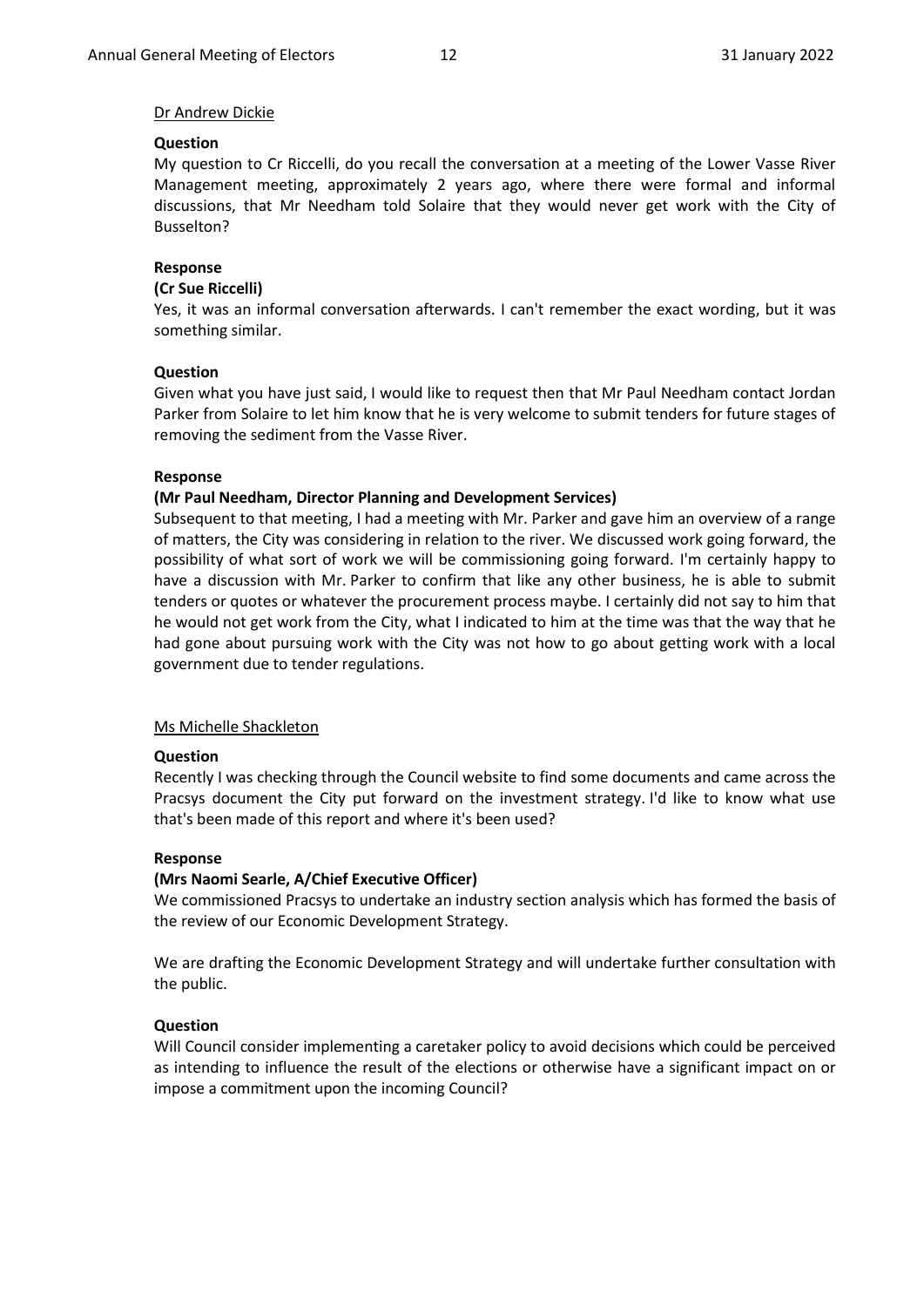### **Response**

### **(Mayor Grant Henley )**

A caretaker policy has previously been considered through the Policy and Legislation Committee and at that time the committee determined not to proceed with it. It can be revisited by the Policy and Legislation Committee sometime this year.

### **Question**

I believe the Council is looking at recording or live streaming Community Access Sessions and Council meetings to create a library where residents can go and have a look at them and check out what councils up to at any time is that correct?

### **Response**

### **(Mayor Grant Henley)**

There is no statutory requirement to hold a Community Access Session, it is something the City of Busselton runs, essentially for people to come along and be able to present to council. We do not live stream Community Access Sessions.

### **Question**

Would Council please consider passing a decision whereby votes that are published in minutes are published in a format that identifies each individual and the vote that they cast, even if it's by initials, so that the community can see how their Elected Members have voted?

### **Response**

### **(Mayor Grant Henley)**

We do that in the Minutes. If there is a dissenting vote, then they are recorded.

#### **Question**

In reviewing the rating strategy, will the Council please consider families who aren't managing well financially and abolish unnecessary interest fees and administration charges for ratepayers once and for all?

#### **Response**

#### **(Mayor Grant Henley)**

Council considers all of its fees and charges at the annual budget review and if people don't wish to pay the rates when they're due, there is a an interest fee at the moment.

I think our rate staff do a very good job in in trying to negotiate with people who are in hardship and we have hardship provisions. Those fees and charges are considered by Council each year and Councillors can suggest that we look at other ways of recouping those costs.

### **Question**

Will the City provide a mediation service for aggrieved residents and ratepayers who do not believe they're receiving a fair or satisfactory resolution from the City?

### **Response**

#### **(Mayor Grant Henley)**

We do have processes and a customer service charter that we're required to adhere to and people do as a last resort, have the ability to go to the local government ombudsman if they feel they're being unfairly treated. And there are a small number of complaints that have escalated to that level.

#### **Question**

When is the business case for the BPACC going to be updated so that ratepayers can actually see what we're paying for?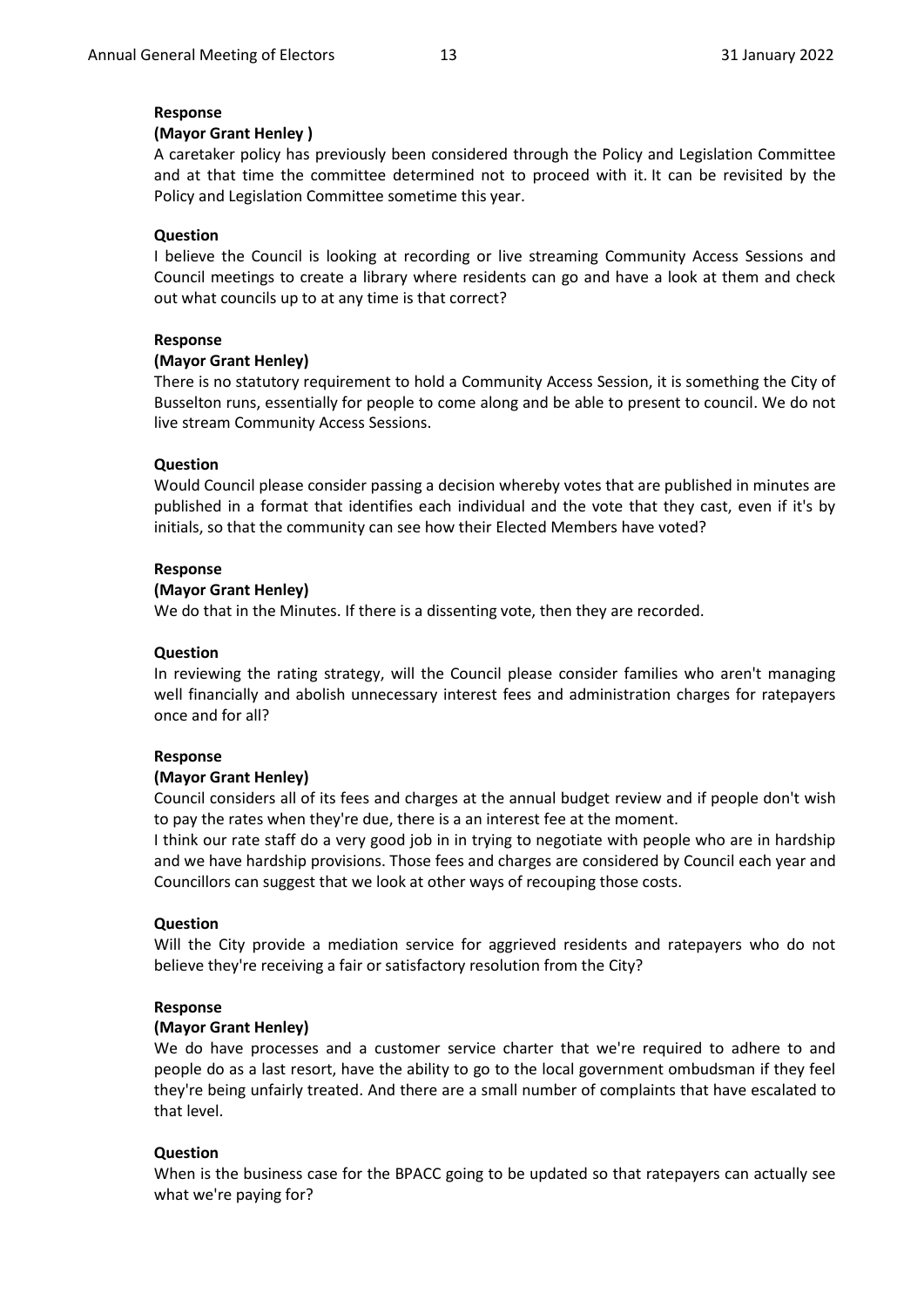### **Response**

### **(Mrs Naomi Searle, A/Chief Executive Office)**

The financials and operational business plan that's in draft format on the City's website will not change. The business case that we're currently developing for the Building Better Regions round six program is due for submission this month and once that is finalised, it will be released.

### **Question**

The City regularly engages consultants to identify business and tourism opportunities to increase the number of people living and visiting the region. Has the City ever engaged a consultant to consider the other side of the argument, recognising that the evidence of over tourism and the point where the population can no longer be safely and comfortably sustained under current resources without an adverse effect on the very environment that makes our region so desirable?

### **Response**

### **(Mayor Grant Henley)**

No we haven't engaged a consultant to undertake that work. I have attended several tourism and planning forums recently where those issues are being addressed and legitimate concerns are being raised, especially by residents in Dunsborough. The City is undertaking a precinct structure plan and planning investigations are being undertaken into urban subdivision on the outskirts of Dunsborough by the WA Planning Commission.

#### **Question**

Going back to Ms Avery's question about housing, the City has Locke Estate, are there any plans to turn that into short term accommodation or to house people we need to work in our tourism or hospitality industries?

The City administers Locke Estate, which is crown land and managed for benevolent, educational, and religious purposes. To house people at the Estate would require connection to power, sewer and water. The site is highly vegetated and has a conservation covenant over it, which is quite restrictive, lending only a very small section of the Estate to occupy housing.

#### Mr Rob Griffiths

#### **Question**

Will you discuss at Council the possibility of the establishment of a tourist centre out near Bovell Oval?

#### **Response**

#### **(Mayor Grant Henley)**

I will make an undertaking to certainly discuss it through our Economic Development Strategy. It is something that we can look at as part of that.